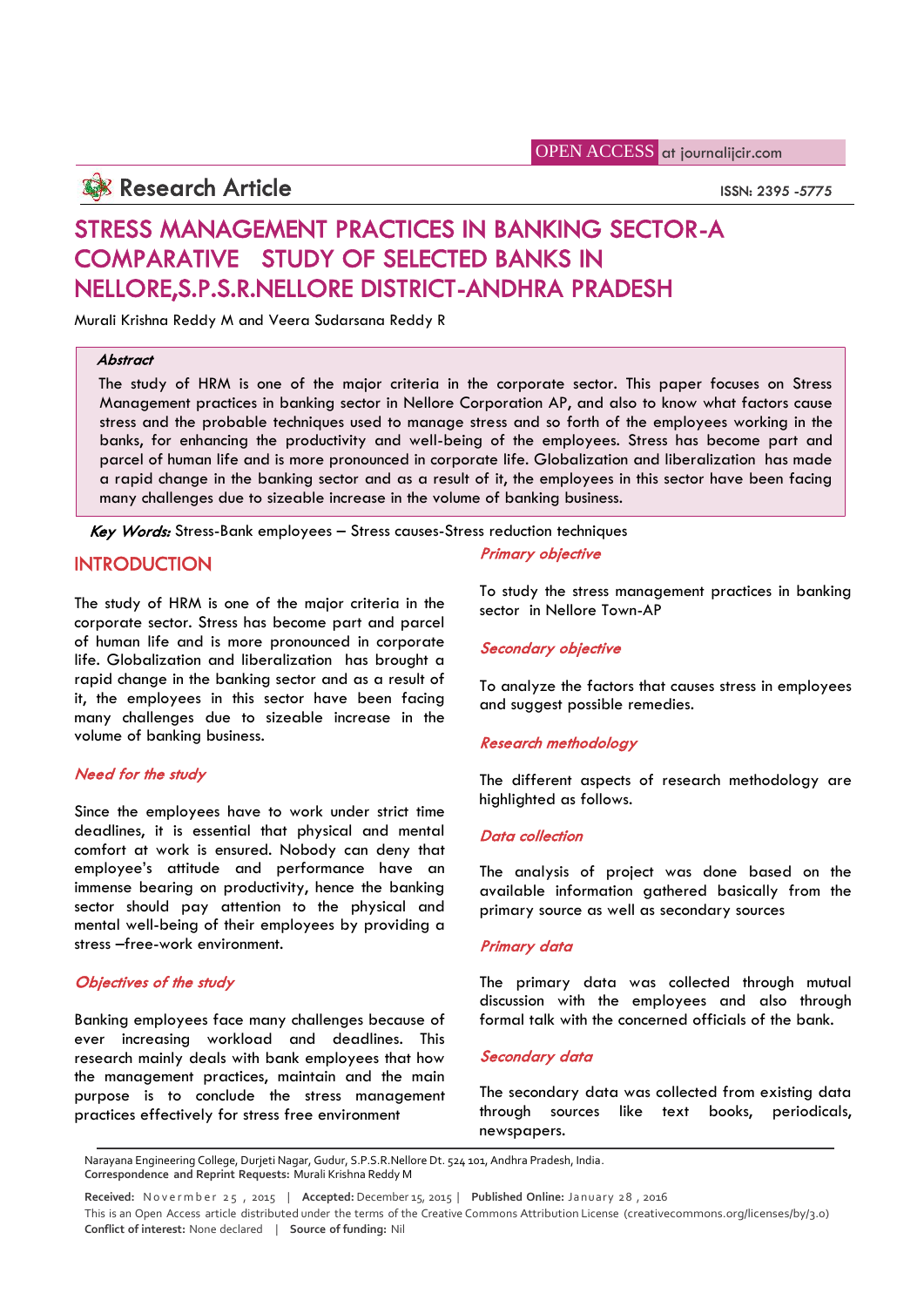# *Geographical area*

The geographical area Selected for this study is Nellore corporation,A.P., where the survey was conducted on 18 banks pertaining to both public and private sectors banks such as SBI-Andhra bank-IDBI Bank-HDFC Bank-Karur vysya Bank-Karnataka Bank- Vijaya Bank- Dhana-Llakshmi bank-Corporation Bank-union Bank-Punjab National Bank-United Bank of India - Indian bank -SBH-CATHOLIC SYRWAN Bank-Syndicate Bank –Axis Bank and Andhra Pragathi Gramina Bank.

# *Sampling type*

The sampling method used was simple random, technique that includes each and every item combination has an equal and independent chance and eliminating personal factors. The sample Population belongs to 23-60 years age distribution.

## *Statistical tools*

Chi-square test' and 'percentage method' were the main tools used for data -analysis, represented by bar charts and pie diagrams.

# *Limitation of the study*

- $\triangleright$  The survey was limited to the public and private sector banks in Nellore corporation only
- $\triangleright$  Personnel policies may be varied in nature
- $\triangleright$  The information provided may be biased to some extent.

# *Review of literature*

Research on job stress has long emphasized the importance of recognizing the performance implications of decision under stress. Job stress has fuelled a significant, multifaceted literature.

Beehr and Newman (1978) defined occupational stress as 'a condition arising from the interaction of people and their jobs/work and characterized by changes within people that force them to deviate from their normal functioning'.

Cobb (1975) believes that 'the responsibility load creates severe stress among workers and managers.' If the individual cannot cope with the increased level of responsibilities, it may lead to several psychological and physical disorders among them. Mules and Perrault (1970) identified four types of roles conflict-inter sender RC, Intra sender RC, Role over load and person-role conflicts .the use of role stress is associated with interpersonal, individual and structural variables.

Katz and khan (1978) there is evidence that role incumbents with high levels of role ambiguity also respond to their situation with anxiety, depression and physical symptoms, a sense of futility or lower self esteem, lower level of job involvement and organizational commitment and perceptions of lower performance on the part of organization, of supervisor and of themselves.

Ivancevich (1980) signify that, lack of group cohesiveness explain various behavioral and psychological outcomes in an employee desiring such together". Israel (1989), Snap (1992) lack of participation in work activity is associated with negative behavioral responses and psychological mood including Escapist drinking and heavy smoking.

Quick Murpy,Hurrel and Orman (1992) signifies that occupational stress is increasingly significant source of occupational health problem leading to physiological disabilities. Stephen Robbins (1999) stated stress as 'dynamic condition in which an individual is confronted with an opportunity constraint or demand related to, what he desired and for which the outcome is perceived to be both in certain and important.

Stress is derived from the Latin word 'stringere'. which means to be drawn tight? . It is the way we react physically mentally and emotionally to the various conditions, changes and demands of life.The events or conditions in our environment that trigger stress are called 'stressor'. Stressors are of two types namely – proactive stressors and systematic stressors. Proactive stressors represent immediate reactions to sudden threat, challenge or fear. In such situations,

# *The main factors of stress of bank employees*

# *Role overload*

Challenge of high workload is beyond expertise limit it creates stress.

# *Role conflict*

A mismatch between nature of work and competency of employees.

# *Role ambiguity*

higher the inadequate work information, higher is the level of stress.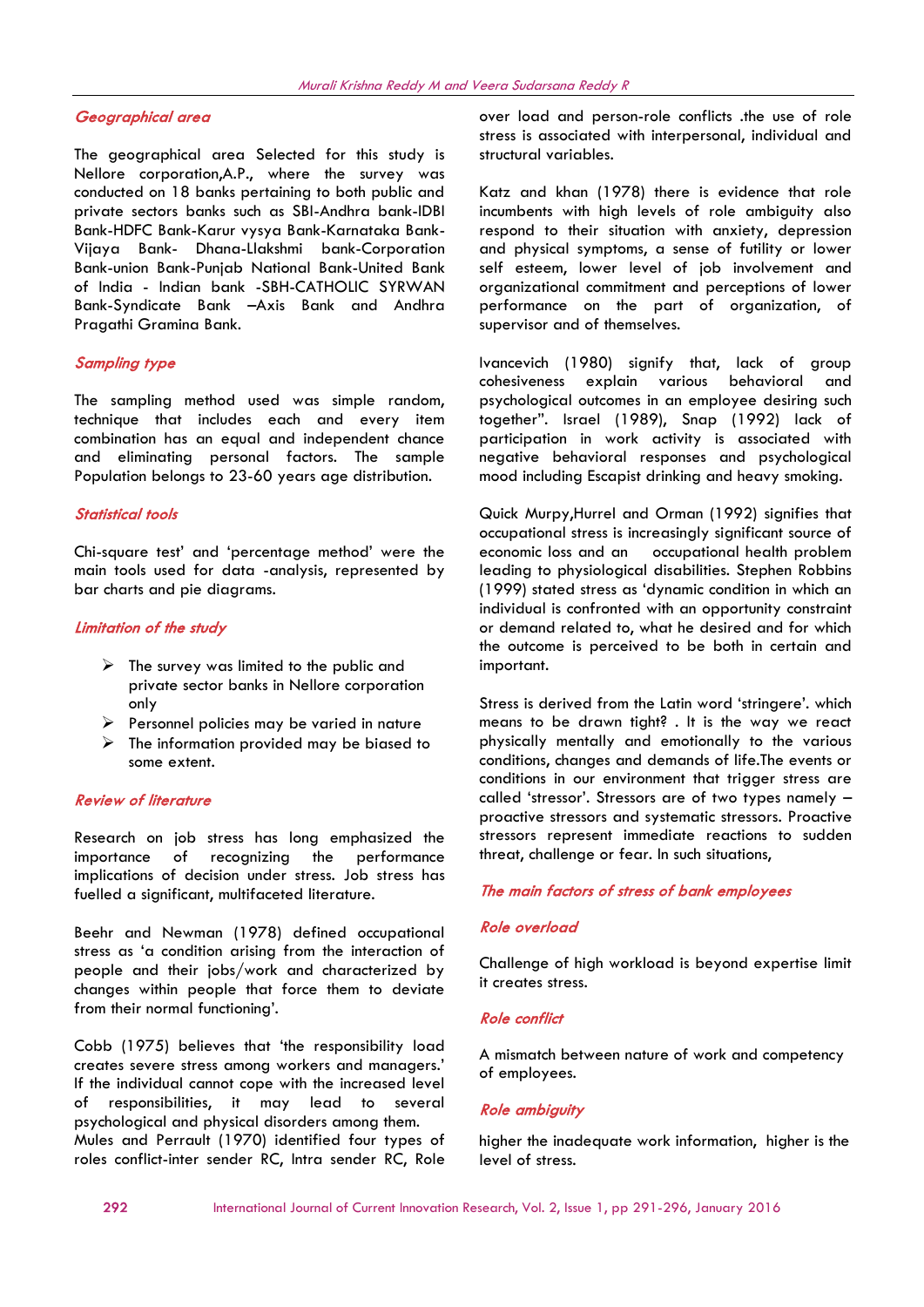## *Stress Management Practices In Banking Sector-A Comparative Study Of Selected Banks In Nellore,S.P.S.R.Nellore District-Andhra Pradesh*

## *Lack of support*

if there is lower level of support from other employees

#### *New technology*

like computerization, telephone banking online banking, mobile banking, have affected low skilled workers has raised the stress level.

#### *Effects of stress on organization*

Increased absenteeism/staff turnover/unsafe working practices/complaints from clients and Decreased commitment to work, Unrelated performance and work, adverse affects on staff recruitment. Damaged workers image both among their co workers and on others.

# *Effects of stress on the individual*

# *Physical effects*

headache, backache, loss of appetite, restlessness, nausea, diabetes etc.

## *Psychological effects*

tension, anxiety, fear, forgetfulness, anger, loss of concentration.

# *Behavioral effects*

arguing-crying-exhaustion-over eating carelessnessfrequent mistakes.

#### *Stress management*

Stress has to be managed by both individual and organizational strategies. They are:

- $\triangleright$  Be organized, focused and manage your time
- Accept personal limitations and avoid temptation for temporary gains
- $\triangleright$  Manage your anger but avoid suppressing your feelings
- Control your diet, eat healthy and drink sufficient water
- $\triangleright$  Get adequate and natural sleep, do regular exercise and walking
- $\triangleright$  Practice laughter and remain positive

#### *Data analysis and interpretation*

### **Employee experience in the bank**

| Duration                   | No of<br>respondent | % of respondents |
|----------------------------|---------------------|------------------|
| Less than a year           | 17                  | 12.14            |
| Between one and four years | 49                  | 35.00            |
| Between four and ten years | 19                  | 13.57            |
| More than ten years        | 55                  | 39.28            |
| Total                      | 140                 | 100.00           |

#### *Interpretation*

from the above table it is evident that 39.28% of the employees have more than ten years work experience, followed by 35% for one and four year, the remaining are 13.57% for four and ten years and 12.14% for less than a year.

#### **Employee general feeling about opportunities for career growth**

| Opinion            | No of respondent | % of respondents |
|--------------------|------------------|------------------|
| st opportunity     | 94               | 67.14            |
| Normal opportunity | 43               | 30.70            |
| Least opportunity  | 03               | 02.16            |
| total              | 140              | 100.00           |

#### *Interpretation*

67.14% of the employees feel ,there is Highest opportunity for growth, followed by 30.7% for normal opportunity and 2.16% fro least opportunity for career growth.

# **Employee general feeling about work freedom and flexibility in their institution**

| opinion                                                                 | No of<br>respondent | % of respondents       |
|-------------------------------------------------------------------------|---------------------|------------------------|
| Highest freedom and<br>flexibility<br>Normal freedom and<br>flexibility | 82<br>54<br>04      | 58.57<br>38.57<br>2.85 |
| Least freedom and flexibility                                           |                     |                        |
| Total                                                                   | 140                 | 100.00                 |

#### *Interpretation*

58% of the employees feel that there is highest freedom and flexibility in their institution, followed by 38.57 % for normal and 2.85 % for least freedom and flexibility

## **Ranking of factors which are likely to cause stress on employees at their work place**

| Rankings assigned by the employees |    |    |    |    |    |    |    |    |    |    |
|------------------------------------|----|----|----|----|----|----|----|----|----|----|
| factors                            |    | 2  | 3  | 4  | 5  | 6  |    | 8  | 9  | 10 |
| a                                  | 09 | 17 | 14 | 10 | 16 | 15 | 18 | 18 | 20 | 03 |
| b                                  | 13 | 22 | 27 | 20 | 18 | 15 | 09 | 12 | 04 | 00 |
| c                                  | 11 | 07 | 09 | 16 | 18 | 16 | 31 | 13 | 17 | 02 |
| d                                  | 05 | 08 | 11 | 11 | 21 | 20 | 14 | 32 | 16 | 02 |
| e                                  | 05 | 06 | 08 | 11 | 08 | 20 | 17 | 26 | 38 | 01 |
| f                                  | 42 | 22 | 12 | 15 | 21 | 08 | 10 | 07 | 03 | 00 |
| g                                  | 36 | 27 | 18 | 16 | 12 | 07 | 11 | 03 | 10 | 00 |
| h                                  | 15 | 22 | 29 | 17 | 13 | 17 | 10 | 13 | 04 | 00 |
|                                    | 08 | 10 | 19 | 22 | 24 | 18 | 13 |    | 09 | 01 |
|                                    | 01 | 00 | 00 | 02 | 01 | 03 | 02 | 00 | 01 | 02 |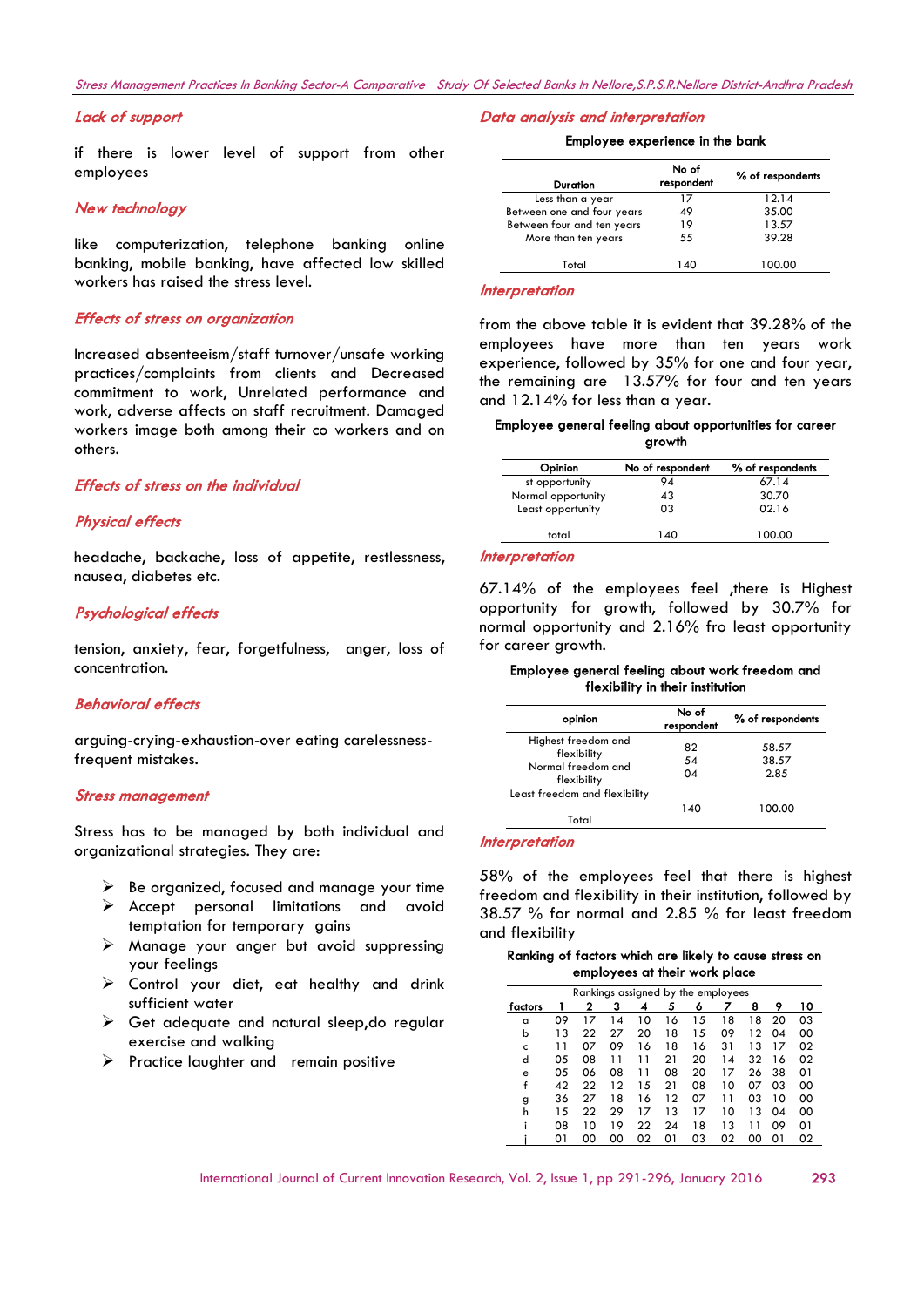## *Interpretation*

From the ranking given in the table, it is evident that factors are ranked in the following manner

| Rank | factor                                               |
|------|------------------------------------------------------|
| 01   | Level of targets to be achieved                      |
| 02   | Excessive work load                                  |
| 03   | No quality time for entertainment/family             |
| 04   | No quality time to attend domestic/personal problems |
| 05   | Incomplete information about job performance         |
| 06   | Lack of unity of command                             |
| 07   | Unclear job role and responsibilities                |
| 08   | Performance at official meetings and presentations   |
| 09   | Intensity of work pressures & dead lines             |
| 10   | Any other factor                                     |

#### **Symptoms of stress experienced**

| S.no. | <b>Stress symptoms</b>           | No of<br>respondents | % of<br>respondents |
|-------|----------------------------------|----------------------|---------------------|
| 01    | Hypertension                     | 53                   | 37.85               |
| 02    | Anxiety                          | 48                   | 34.28               |
| 03    | Irritable behavior               | 45                   | 32.14               |
| 04    | Fatigue                          | 44                   | 31.4                |
| 05    | Muscle ache                      | 40                   | 28.57               |
| 06    | Fear of performance<br>quality   | 34                   | 24.28               |
| 07    | <b>Eating disorders</b>          | 32                   | 22.85               |
| 08    | Suffering from depression        | 28                   | 20                  |
| 09    | Feeling of poor results          | 27                   | 19.28               |
| 10    | Change of job feeling            | 23                   | 16.42               |
| 11    | Compulsive eating                | 21                   | 15                  |
| 12    | heartache                        | 20                   | 14.28               |
| 13    | Inability to work well           | 19                   | 13.57               |
| 14    | More than necessary work         | 18                   | 12.84               |
| 15    | Additive behavior                | 17                   | 12.14               |
| 16    | Loneliness feeling               | 15                   | 10.71               |
| 17    | Dry mouth                        | 14                   | 10.12               |
| 18    | Absenteeism                      | 13                   | 9.28                |
| 19    | Negative ness about the job      | 10                   | 7.14                |
| 20    | Working in wrong<br>organization | 03                   | 2.14                |

#### *Interpretation*

from the above table it is evident that ,hyper-tension ,anxiety ,irritable behavior, fatigue, muscle ache fear of performance quality are the highest rated symptoms

| S.no | <b>Stress reduction</b><br>ways       | No of<br>respondents | % of<br>respondents |
|------|---------------------------------------|----------------------|---------------------|
| 01   | Music/games/cinema                    | 76                   | 54.28               |
| 02   | <b>Talking with friends</b>           | 70                   | 50                  |
| 03   | Yoga/meditation                       | 62                   | 44.28               |
| 04   | Effective work<br>planning            | 54                   | 38.57               |
| 05   | Spending more time<br>with loved ones | 52                   | 37.14               |
| 06   | Going on holidays                     | 47                   | 33.57               |
| 07   | Shopping                              | 33                   | 23.57               |
| 08   | Laughing therapy                      | 30                   | 21.43               |
| 09   | Regular short breaks                  | 29                   | 20.71               |
| 10   | Taking leave from<br>work             | 28                   | 20.00               |
| 11   | Pursuing hobbies                      | 27                   | 19.28               |
| 12   | Stress handling<br>sessions           | 27                   | 19.28               |

### *Interpretation*

the above table shows that the top rated stress – reduction ways followed by employees are music/games/cinema, Talking with friends, Yoga/meditation and the least rated are Stress handling sessions- Pursuing hobbies- Taking leave from work.

| points                                 |      |       |       |           |       |       |
|----------------------------------------|------|-------|-------|-----------|-------|-------|
| factors                                | 1-10 | 10-20 | 20-30 | $30 - 40$ | 40-50 | 50-60 |
| Salary and<br>benefits                 | 11   | 31    | 25    | 29        | 25    | 07    |
| Work place<br>culture                  | 16   | 86    | 21    | 04        | 01    | 01    |
| Working<br>conditions                  | 45   | 67    | 17    | 05        | 01    | 00    |
| Work place<br>relations                | 32   | 73    | 14    | 03        | 02    | 00    |
| Performance<br>appraisal &<br>feedback | 60   | 53    | 04    | 04        | 00    |       |

#### *Interpretation*

the table shows that 31 respondents have given 10- 20 points for salary benefits,86 respondents 10-20 point for work place culture,73 respondents 10-20 points for work place relations and 60 respondents for performance appraisal & feedback 01-10.

## **Measures to be taken in the organization to manage work –stress effectively**

|                | <b>Respondents</b> | Non respondents | total |
|----------------|--------------------|-----------------|-------|
| No. of members | 105                | 35              | 40 ا  |
| $%$ of members |                    |                 | 100   |

#### *Interpretation*

The table shows that 75% of the respondents expressed about the stress management techniques. as follows: Providing stress handling sessions training sessions, going to tours-effective distribution of work load –maintaining good communications- proper guidance from superiors maintaining effective work planning etc.

#### **Suggestions through opinions shared by employees**

|                | <b>Respondents</b> | Non respondents | total |
|----------------|--------------------|-----------------|-------|
| No. of members | 78                 | 62              | 140   |
| $%$ of members | 55.7               | 44.3            | 100   |

## *Interpretation*

The table shows that only 62 % of the respondents expressed opinion, shared thoughts and gave suggestions. Share the problems with colleagues to reduce stress Proper session/orientation about behavioral science Superiors should be alert about recruitment policies proper work planning & time management helps in reducing stress Practice yoga/meditation and listen to good music.

# *Satisfaction toward organizational policies & procedures*

 $H_0$  =There is no association between employee qualification & satisfaction towards organizational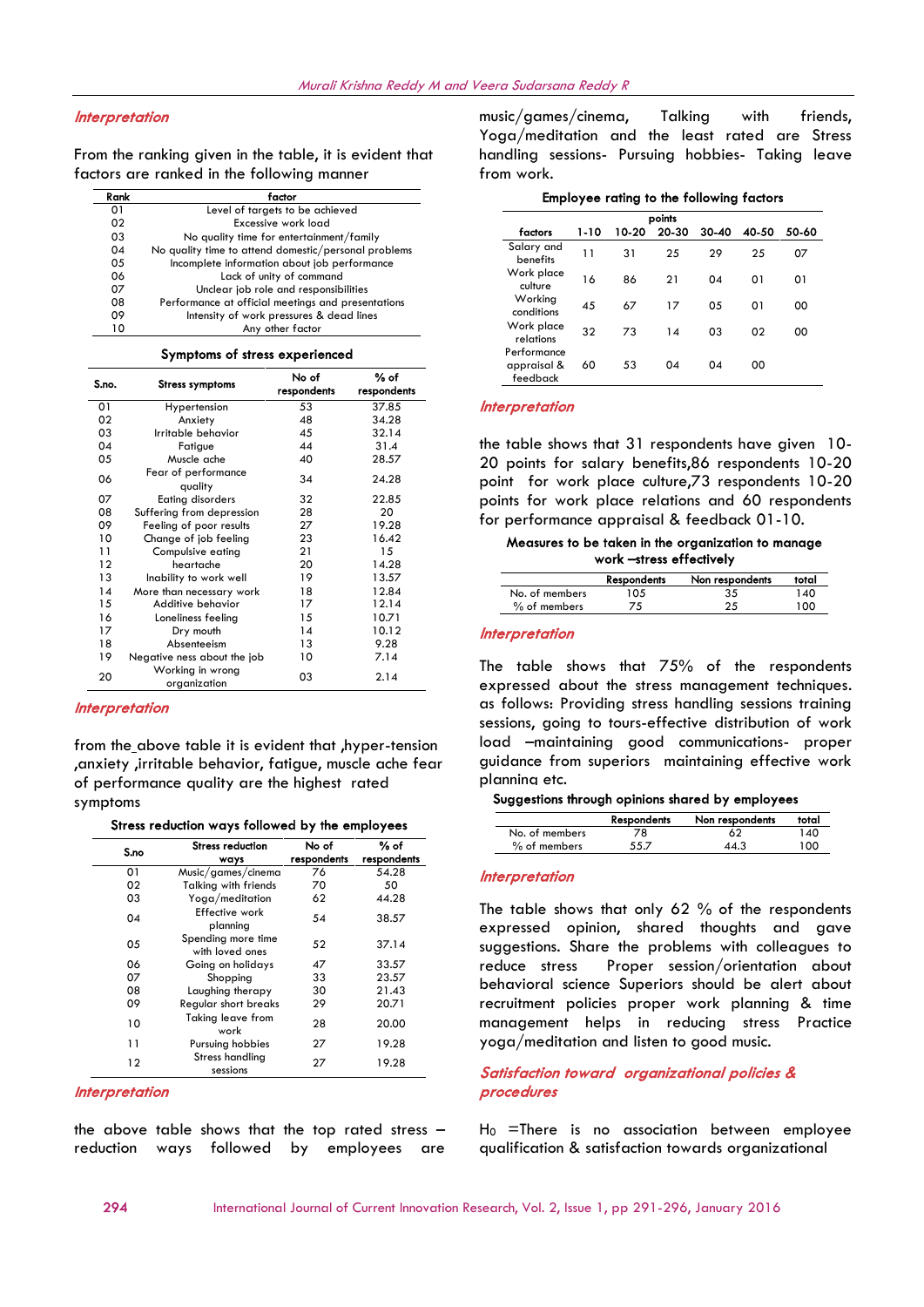# policies & procedures.

 $H_1$  = There is assn between between employee qualification & satisfaction towards organizational policies & procedures

| Qualification | Satisfaction level |    |    |   |    |       |  |
|---------------|--------------------|----|----|---|----|-------|--|
|               | 5                  |    | 3  |   |    | Total |  |
| Degree        | 14                 | 21 | 15 |   |    | 58    |  |
| PG            | 12                 | 17 | 5  | з |    | 37    |  |
| Diploma       | 16                 | 19 |    |   | 5  | 45    |  |
|               | 42                 | 57 | 21 |   | 09 | 140   |  |

$$
X^2 = \sum_{i=1}^N \frac{(0_1 - E_1)^2}{E_i}
$$

Degree of freedom = (3-1) 
$$
(5-1) = 8
$$
  
Cal val = 15.68

Chi sq tab val

Tab val > cal val

Hence there is no assn between qualification and satisfaction towards organizational policies and procedures

# *Employee reward schemes*

- $H_0 =$  There is no association between employee qualification & satisfaction towards employee reward schemes
- $H_1 =$  There is association between employee qualification & satisfaction towards employee reward schemes

| Qualification | <b>Satisfaction level</b> |    |    |    |  |       |  |
|---------------|---------------------------|----|----|----|--|-------|--|
|               |                           |    |    |    |  | Total |  |
| Degree        |                           | 17 | 23 | 8  |  | 58    |  |
| PG            |                           | 17 | 8  |    |  | 37    |  |
| Diploma       | C.                        | 19 | 15 |    |  | 45    |  |
|               | 19                        | 53 | 46 | ∣4 |  | 40    |  |

Cal val =  $9.57 <$  Tab val =  $15.50$ 

There is no assn between employee qualification & satisfaction towards employee reward schemes

# *Employee skills recognition system*

- $H_0 =$  There is no association between employee qualification & satisfaction towards employee skill recognition system
- $H_1$  = There is association between employee qualification & satisfaction towards employee skill recognition system

| Qualification | <b>Satisfaction level</b> |    |    |    |    |       |  |
|---------------|---------------------------|----|----|----|----|-------|--|
|               | 5                         |    | 3  |    |    | Total |  |
| Degree        |                           | 17 | 21 | 8  | C. | 58    |  |
| PG            |                           | 17 | 8  |    |    | 37    |  |
| Diploma       |                           | 18 | 15 |    |    | 45    |  |
|               | 19                        | よつ | 44 | 15 | ۱Λ | ⊿∩    |  |

Cal val =  $10.23 <$  Tab val =  $15.50$ Hence there is no association between employee qualification and employee skill recognition

## *Employee reward schemes*

- $H_0$  =There is association between employee designation & satisfaction towards employee reward schemes
- $H_1$  = There is no association between employee qualification & satisfaction towards employee reward schemes

|             | <b>Satisfaction level</b> |     |    |    |    |       |
|-------------|---------------------------|-----|----|----|----|-------|
| Designation | 5                         |     |    |    |    | Total |
| Managerial  | 03                        | 23  | 22 | 02 | იշ | 52    |
| Supervisory | 01                        | 16  | 20 | 03 | 01 | 41    |
| Clerical    | 03                        | 14  | 07 | 04 | 06 | 34    |
| Operational | 01                        | 03  | 03 | 04 | 02 | 13    |
| Total       | 08                        | -56 | 52 | 13 |    | 140   |

Cal val =  $21.05 <$  Tab val =  $24.05$ There is assn between employee designation & satisfaction towards employee reward schemes

# *Findings*

Following are the various findings based on the study of stress management in banking sector in Nellore corporation-AP.

- Majority of the employees feel more stress due to intensity of work pressure and deadlines, levels of targets to be achieved and excessive work load.
- 62% of the employees experienced the symptoms of stress as anxiety – hypertension – irritable behavior – muscle ache etc.
- 70 % of employees follow stress -reduction ways such as music/games/cinema, talking with a friend, yoga or meditation etc.
- Improper maintenance of manpower may lead to excessive work load

## *Suggestions*

- Maintain employee skills recognition, welfare, reward systems properly
- Effective maintenance of dispute settlement and grievances handling.
- Effective communication system should be maintained
- Provide healthy organizational culture to retain talented employees
- Conduct stress –awareness programs on a regular basis
- Provide effective performance appraisal and feedback
- Conduct regular training programs to create confidence